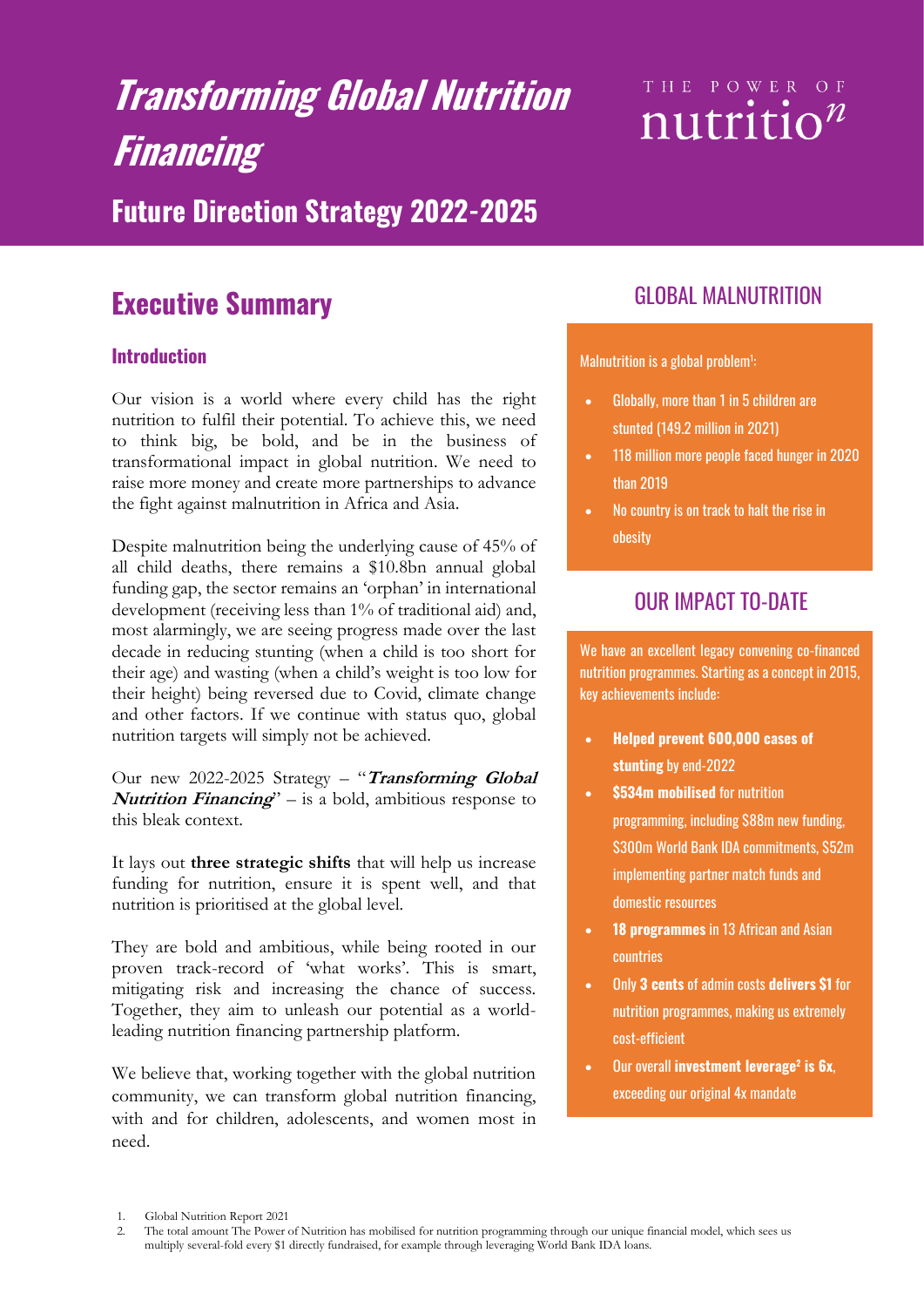#### **Three Strategic Shifts**

The strategy maintains core elements of our existing model that are valued by partners – matchfunding, delivering high financial leverage, and convening multiple actors for greater, joint impact. However, these three shifts will allow us to deliver more impact for our partners, the global nutrition sector and, most importantly, the children, adolescents, and women we work with and for.



#### **Shift 1: Tackling all Forms of Malnutrition**

We are going to live up to our name by shifting beyond a focus on stunting to tackle all forms of malnutrition – underweight, stunting, wasting, micronutrient deficiencies and even a partial expansion into overweight and obesity. We will expand our approach from a historically health systems focus to a multisectoral model, leveraging the collective impact of health, food systems, social protection, water, sanitation and hygiene (WASH), early child development (ECD) and gender on nutrition outcomes.

We will keep our focus on improving nutrition outcomes in countries across Africa and Asia with the highest burdens of undernutrition.

#### **Shift 2: More Flexible Model**

We will shift from one prescriptive to two responsive, innovative models:

- **Nutrition Flex** a more flexible version of our current model, still focused on overall leverage, scale and sustainability, but with more accommodating partnership criteria and the ability to create products people want.
- **Nutrition Ventures** a new entity that will identify, pilot, develop and scale innovative mechanisms that will allow us to tap into the rapidly expanding innovative financing space, including: payment-by-results, blended finance, impact investing, market guarantees, insurance, capital market social bonds and the rapidly growing global demand for wider 'ESG – Environment, Social and Governance' investments. Nutrition Ventures aims to be a global hub for innovative nutrition financing. It will allow us to go where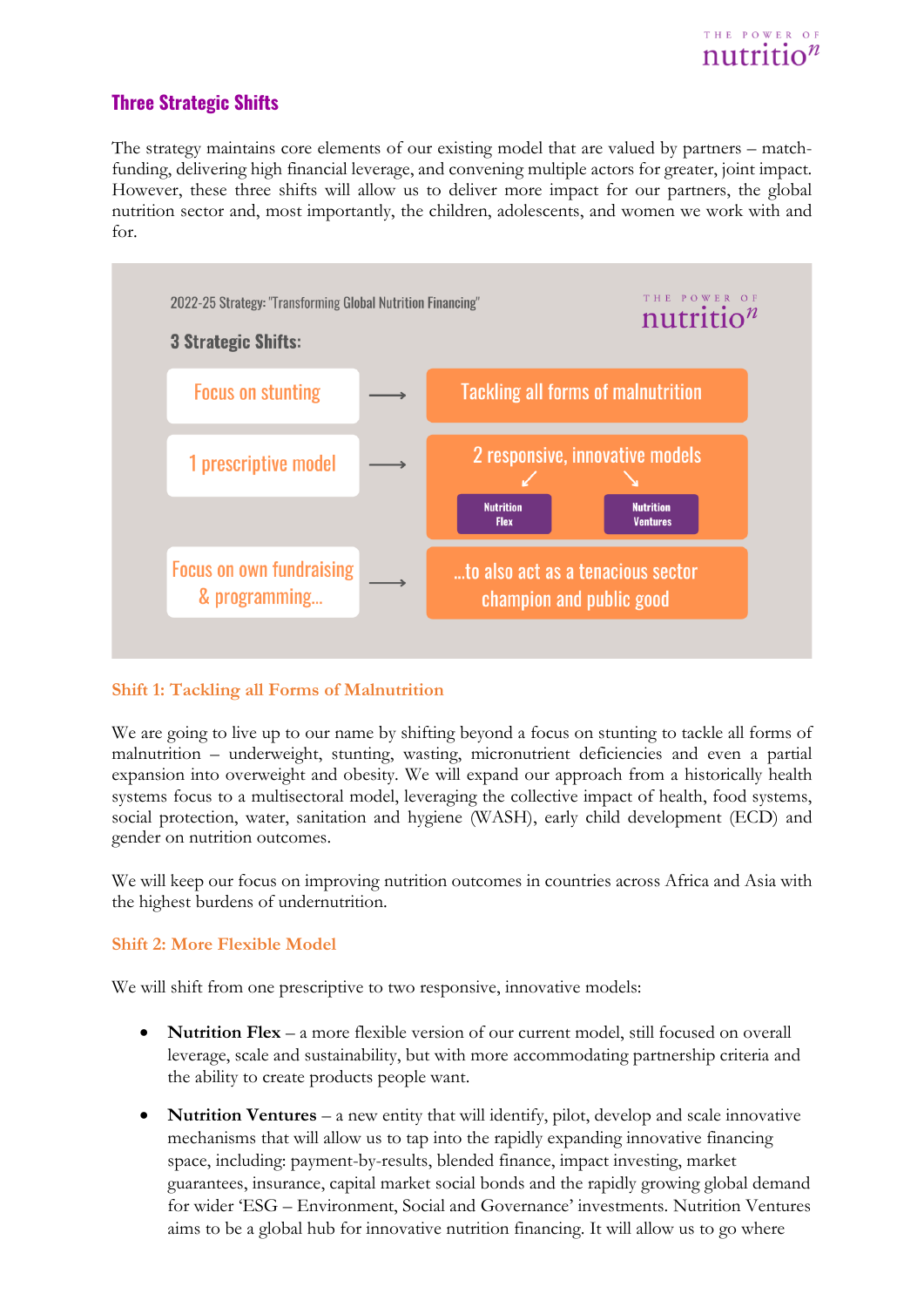the money is – moving beyond purely traditional grant finance by embracing the full potential of new financing flows and replicating successes seen in other sectors.

This more flexible, responsive model will help us re-energise existing partnerships (as it will make us faster in programme delivery and we will be able to offer them new products and opportunities) and significantly expand our donor base to unlock new funds and exciting partnerships that would have been unworkable due to the constraints of our previous model.

#### **Opportunity: Partnership with the Islamic Development Bank and the World Food Programme**

A new \$200m blended finance platform bringing money to nutrition in Muslim-majority countries, targeting the first 1,000 days. Our new model enables us to join this exciting 5-year partnership and together unlock funding through innovative mechanisms.

#### **Shift 3: Tenacious Sector Champion**

Since inception, The Power of Nutrition has been working to change the world for nutrition, yet our fixed model has often restricted our potential. With the above shifts, we are now better positioned to embrace the scale of our ambition and work for the greater good. We will place collaboration at the heart of all our work, acting more as a champion for the global nutrition sector. We will pursue transformational partnerships, act as a public good, advocate at the global level, elevate the broader sector's work, participate in global dialogue, and 'sell' malnutrition to nontraditional investors as the top cause to tackle.

#### **Our Goals for 2025**

#### **A stronger nutrition sector:**

- **More new money for nutrition:** We forecast directly raising \$76m of new funding over the next four years, with the potential to indirectly leverage \$180m of funding from implementing partners, for a total portfolio of \$263m. Nutrition Ventures has the potential to leverage an additional several hundred million dollars in innovative finance for nutrition.
- **Stronger funding architecture:** We will help strengthen the (too weak) nutrition funding landscape by creating a new global hub for innovative nutrition financing, that in time will multiply resources way beyond The Power of Nutrition.
- **Incentivising increased Domestic Resource Allocation:** We will use our funding to incentivise greater allocation of resources by African and Asian governments, contributing to less aid dependent, more sustainable in-country financing of nutrition.
- **More partnerships:** With more flexible products, we will facilitate more multi-stakeholder nutrition partnerships. Our partners will gain access to a much broader network, within and beyond the usual suspects – more opportunities for funding, and more nutrition for funds.

#### **A more self-sustaining organisation:**

- **Impact-driven:** We will continue to deliver impact for children, adolescents, and women, through evidence-based nutrition programmes delivered by experienced partners, supporting strengthened government systems.
- **Proactive:** We will be freed to nurture partnerships and create deals that investors want and the sector needs, rather than offering one fixed model for nutrition funding.
- **Expanded funder base:** We will attract funding from a much larger pool, many of them new to nutrition (e.g., impact investors).
- **Appealing, balanced portfolio:** By moving from one narrow product to two agile, flexible products with different risk/return profiles, we will attract more partners and better manage risk.